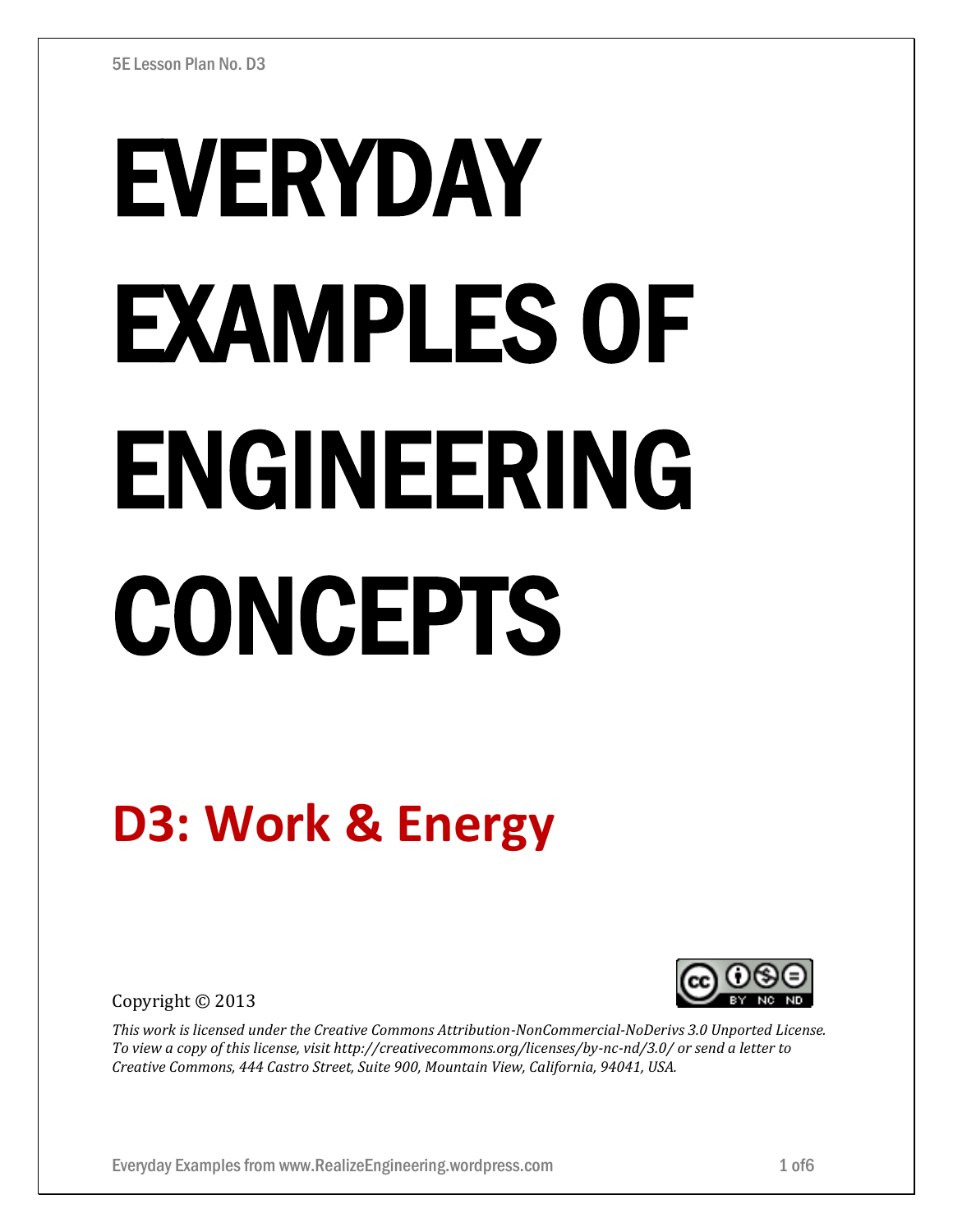*This is an extract from 'Real Life Examples in Dynamics: Lesson plans and solutions' edited by Eann A. Patterson, first published in 2006 (ISBN:978-0-615-20394-2) which can be obtained online at www.engineeringexamples.org and contains suggested exemplars within lesson plans for Sophomore Solids Courses. Prepared as part of the NSF-supported project (#0431756) entitled: "Enhancing Diversity in the Undergraduate Mechanical Engineering Population through Curriculum Change".* 

# **INTRODUCTION**

### (from *'Real Life Examples in Dynamics: Lesson plans and solutions'*)

These notes are designed to enhance the teaching of a junior level course in dynamics, increase the accessibility of the principles, and raise the appeal of the subject to students from diverse backgrounds. The notes have been prepared as skeletal lesson plans using the principle of the 5Es: Engage, Explore, Explain, Elaborate and Evaluate. The 5E outline is not original and was developed by the Biological Sciences Curriculum Study<sup>1</sup> in the 1980s from work by Atkin and Karplus<sup>2</sup> in 1962. Today this approach is considered to form part of the constructivist learning theory and a number of websites provide easy-to-follow explanations of them<sup>3</sup>.

These notes are intended to be used by instructors and are written in a style that addresses the instructor, however this is not intended to exclude students who should find the notes and examples interesting, stimulating and hopefully illuminating, particularly when their instructor is not utilizing them. In the interest of brevity and clarity of presentation, standard derivations and definitions are not included since these are readily available in textbooks which these notes are not intended to replace but rather to supplement and enhance. Similarly, it is anticipated that these lessons plans can be used to generate lectures/lessons that supplement those covering the fundamentals of each topic.

It is assumed that students have acquired a knowledge and understanding of topics usually found in a Sophomore level course in Statics, including free-body diagrams and efficiency.

This is the second in a series of such notes. The first in the series entitled 'Real Life Examples in Mechanics of Solids' edited by Eann Patterson (ISBN: 978-0-615-20394-2) was produced in 2006 and is available on-line at www.engineeringexamples.org.

### **Acknowledgements**

Many of these examples have arisen through lively discussion in the consortium supported by the NSF grant (#0431756) on "Enhancing Diversity in the Undergraduate Mechanical Engineering Population through Curriculum Change" and the input of these colleagues is cheerfully acknowledged as is the support of National Science Foundation.

Eann A. Patterson

 $\overline{a}$ 

*A.A. Griffith Chair of Structural Materials and Mechanics School of Engineering, University of Liverpool, Liverpool, UK & Royal Society Wolfson Research Merit Award Recipient*

<sup>1</sup> Engleman, Laura (ed.), *The BSCS Story: A History of the Biological Sciences Curriculum Study*. Colorado Springs: BSCS, 2001.

<sup>2</sup> Atkin, J. M. and Karplus, R. (1962). Discovery or invention? *Science Teacher* 29(5): 45.

<sup>3</sup> e.g. Trowbridge, L.W., Bybee, R.W., *Becoming a secondary school science teacher*. Merrill Pub. Co. Inc., 1990.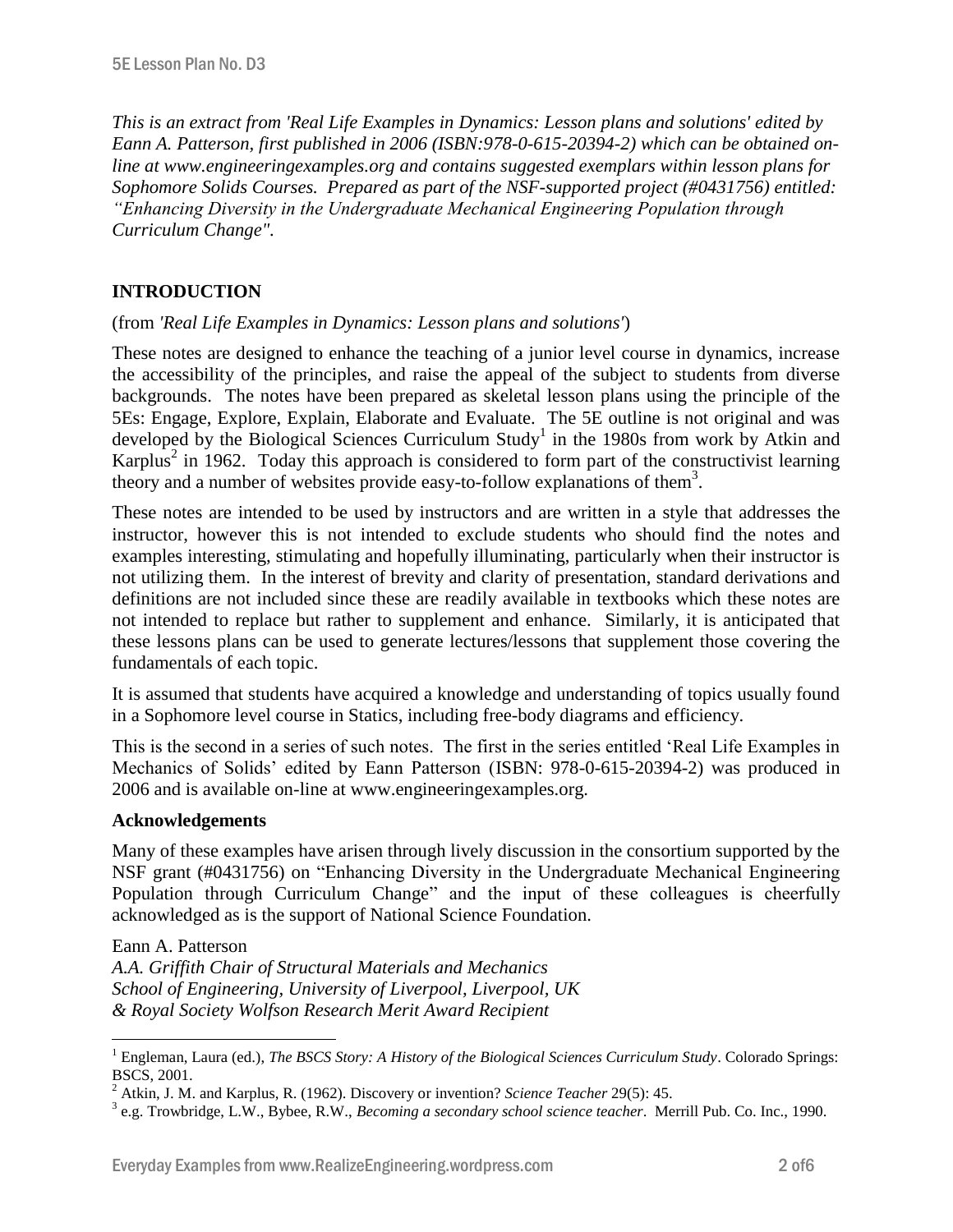### **KINETICS OF PARTICLES**

### 3. Topic**: Work & Energy**

### **Engage:**

Bring a slingshot and a handful of rubber balls into class, pull the elastic band back and release a few rubber balls into the class.



### **Explore:**

Remind students about the basic meaning of conservation of energy. Ask students to work in pairs and to identify the conservation of energy during the loading, firing and trajectory of the balls. Invite some pairs to talk through to the class their understanding of the energy conversions. Discuss how strain energy stored in the sling material is transferred as work to the ball and becomes kinetic energy. Ask them in their pairs to reconsider conservation of energy during loading, firing and flight of projectile.

## **Explain:**

Applying the principle of work and energy to the rubber ball during firing:

$$
\sum KE_1 + \sum U_{1-2} = \sum KE_2
$$

where  $\Sigma KE_1$  and  $\Sigma KE_2$  are the initial and final kinetic energies of the ball respectively and  $\Sigma U_{1-2}$ is the work done by all the external and internal forces acting on the ball between the initial and final state.

By definition, kinetic energy,  $KE = \frac{1}{2}mv^2$ 2  $KE = \frac{1}{2}mv^2$ , and  $\Sigma KE_1 = 0$  (because  $v_1 = 0$ ).

The work done on the ball during firing is the strain energy released from the sling shot which was stored in the material as it was stretched,  $U = uV$  where *u* is the specific strain energy at yield and *V* is the volume of material and assuming the sling shot is stretched to the limit of its elastic behavior.

During flight potential energy maybe gained or lost with height but this is negligible compared to the kinetic energy at launch. Some kinetic energy will be lost due to drag but again it is small so that the ball will arrive at its target with a substantial portion of the launch kinetic energy.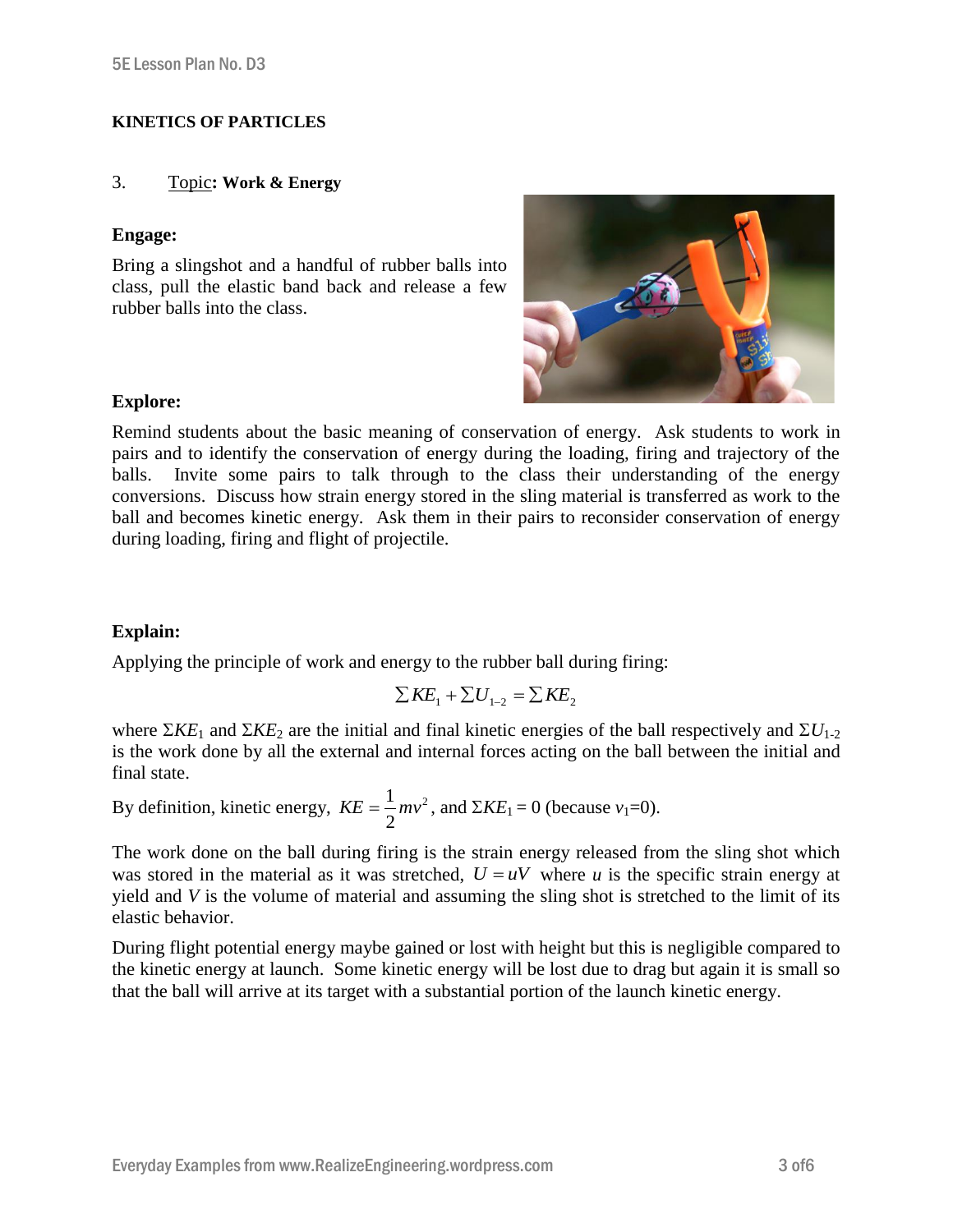### **Elaborate**

The strain energy stored at yield in an elastic band is  $u = 3.6$  MJ/m<sup>3</sup>; if it is of length, 150mm with a cross-section of  $16mm^2$  and volume, *V* of  $2400mm^3$ , then the energy stored when it is pulled to yield is (see chapter 6 in Real Life Examples in Mechanics of Solids):

$$
\Sigma U = uV = (3.6 \times 10^6) (2400 \times 10^{-9}) = 8.6 \text{ J}
$$

so for a yellow dot squash ball of mass  $24g$  with initial kinetic energy  $\Sigma KE_1 = 0$ :

$$
\sum KE_1 + \sum U_{1-2} = \sum KE_2 = \frac{1}{2}mv_2^2
$$
 and  $v_2 = \sqrt{\frac{2U}{m}} = \sqrt{\frac{2 \times 8.6}{24 \times 10^{-3}}} = 27 \text{ ms}^{-1}$ 

If the ball is launched parallel to the ground from a height of 1.5m, then its range can be calculated using kinematics (neglecting drag) since in the vertical direction:  $s_y = 1.5$ m,  $v_{y=0} = 0$ , and  $a_y = g = 9.81 \text{ m/s}^2$ ,

so 
$$
v_y^2 - v_{y=0}^2 = a_y s
$$
 and  $v_y = \sqrt{2a_y s_y} = \sqrt{2 \times 9.81 \times 1.5} = 5.4$  m/s

and 
$$
v_y - v_{y=0} = 2a_y t
$$
 so  $t = \frac{v_y}{2a_y} = \frac{5.42}{2 \times 9.81} = 0.28 \text{ s}$ 

In the horizontal direction (neglecting drag):  $s = v_x t + \frac{1}{2} a_x t^2 = (27 \times 0.28) + 0 = 7.45$  m

so the slingshot has a range of almost 7.5m.

(Note: potential energy gained in flight is  $(mgh = 0.024 \times 9.81 \times 1.5 = 0.035$  or 4% of the kinetic energy at launch).

### **Evaluate**

Ask students to do the following examples:

### *Example 3.1*

A two-slice toaster is switched on by depressing a slider which causes the slices of bread to be drawn downwards into the toaster between the heating elements and also extends a spring at each end of the toaster. When the toast is ready a pair of triggers releases both springs simultaneously which in turn provide an impulse to the toast so that it pops up. A typical slice of bread is  $125 \text{mm} \times 125 \text{mm}$  and has a mass of 40g, and in the 'off' position a slice sits with two-thirds of its length inside the toaster.

(a) Calculate the force which must be applied to the slider so that toast pops up but just does not come out of the toaster when it is ready, neglecting the weight of the mechanism and assuming there are no losses in it.

(b) If the toaster is redesigned with each slot rotated outwards so that the plane of the slice is at  $60^{\circ}$  to the horizontal table top and two additional identical springs are fitted; then how far away from their respective slots will the slices land if the effect of the shape of slice is neglected.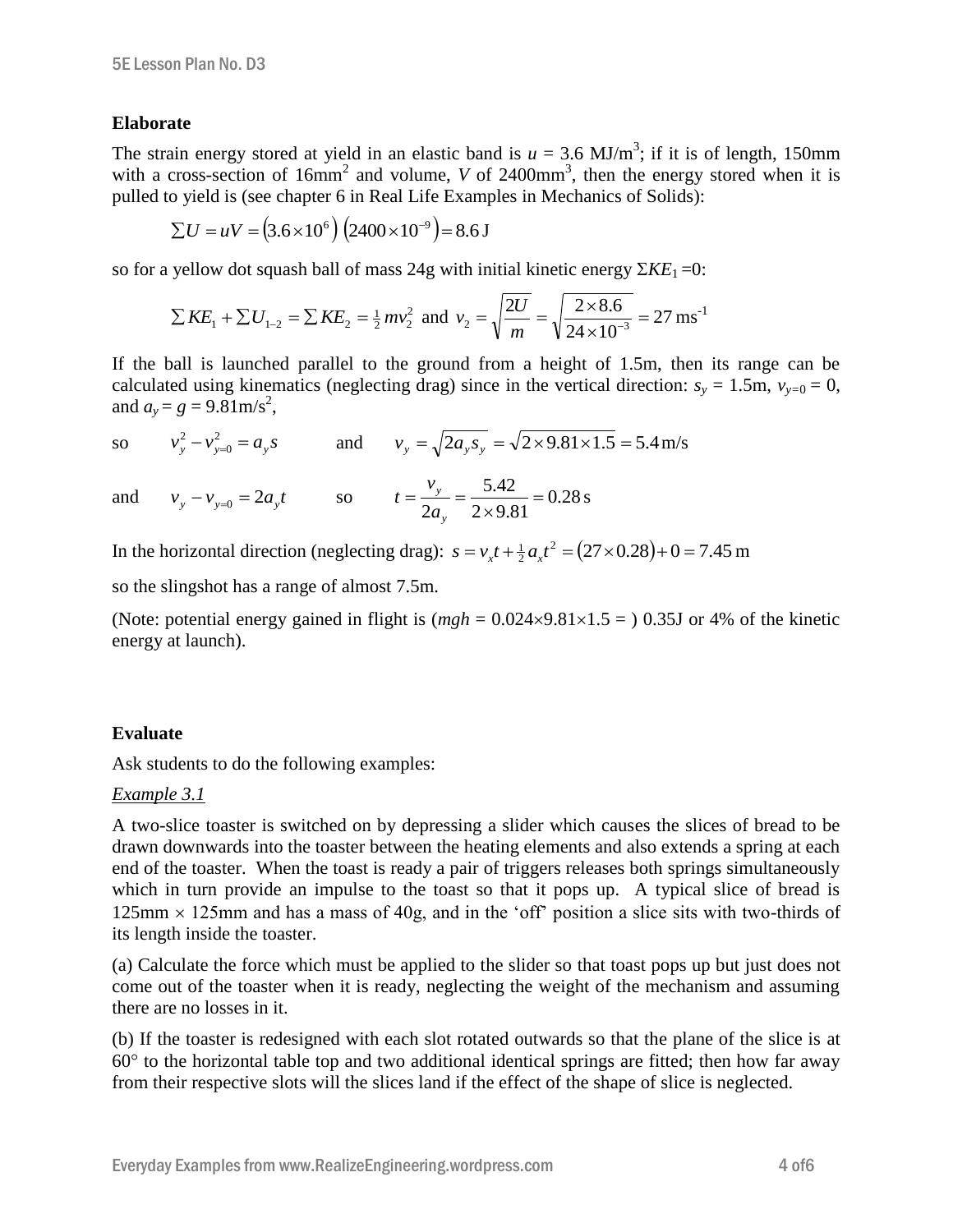### Solution

(a) Toast must not jump higher than minimum depth of slot  $\approx$  length of a slice of bread

At top of jump, vertical velocity,  $v_y = v_{y2} = 0$  thus using  $v_{y2}^2 - v_{y1}^2 = 2a_y s_y$ 1  $v_{y2}^2 - v_{y1}^2 =$ 

$$
v_{y1} = \sqrt{2a_y s_y} = \sqrt{2 \times 9.81 \times 0.125} = 1.57 \,\text{ms}^{-1}
$$

Hence the kinetic energy received by each slice from the springs at launch is:

$$
KE = \frac{1}{2} m v_{y1}^2 = \frac{0.04 \times 1.57^2}{2} = 0.049 \text{ J}
$$

To store this much energy in a spring the work done (*W*) on the springs is  $KE = W = \frac{1}{2} Fd$  where *F* is the force applied and moved through a distance *d*. Since in the resting position the bread is two-thirds within the toaster the available travel for the slider,  $d = \frac{2}{3} \times 0.125 = 0.0833$  m.

So 
$$
F = \frac{2W}{d} = \frac{2 \times 0.049}{0.0833} = 1.18 \text{ N}
$$

For the two-slice toaster the force that needs to be applied is  $2.35N (= 1.18 \times 2)$ 

(b) With the additional springs the energy stored will be doubled, i.e. the kinetic energy delivered to each slice will be  $0.098J = 0.049 \times 2$ .

Thus, the exit velocity will be  $v = \sqrt{\frac{2 \times \text{AL}}{c}} = \sqrt{\frac{2 \times 0.096}{c}} = 2.2$ 0.04  $=\sqrt{\frac{2 \times KE}{2 \times 0.098}} = \sqrt{\frac{2 \times 0.098}{2 \times 0.098}} =$ *m*  $v = \sqrt{\frac{2 \times KE}{m}} = \sqrt{\frac{2 \times 0.098}{0.04}} = 2.2 \text{ ms}^{-1} \text{ from } KE = \frac{1}{2} m v^2$ 

The vertical component will be  $v_{y1} = v \sin 60 = 2.2 \sin 60 = 1.91 \text{ ms}^{-1}$ 

and the horizontal component,  $v_{x1} = v \cos 60 = 2.2 \cos 60 = 1.10 \text{ ms}^{-1}$ 

For time to top of flight:  $v_{y2} - v_{y1} = a_y t$  and  $v_{y2} = 0$  so  $t = \frac{1.91}{0.81} = 0.19$ 9.81  $t = \frac{1.91}{3.81} = 0.19$  s

The time for the rise and fall to the top of the flight is 0.39 seconds  $(=2\times0.19)$ , and distance travelled horizontally is

$$
s_x = v_x t + \frac{1}{2} a_x t^2 = (1.10 \times 0.39) + 0 = 0.43 \text{ m}
$$

i.e. each slice will land 430mm away from the toaster.